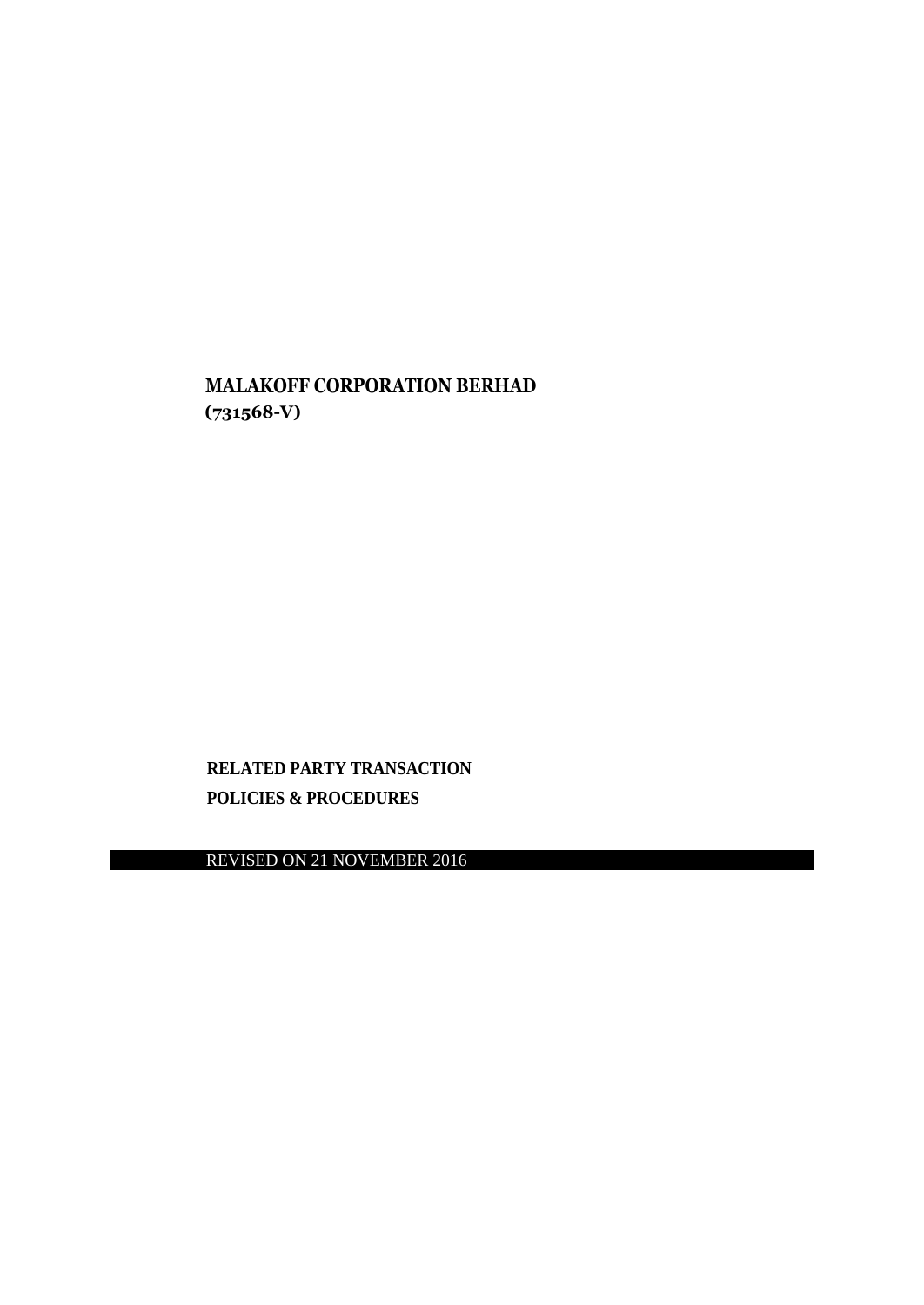## **MALAKOFF CORPORATION BERHAD**

# **RELATED PARTY TRANSACTION POLICIES & PROCEDURES**

## **TABLE OF CONTENTS**

| <b>SECTIONS</b> | <b>CONTENTS</b>                                                                      | <b>PAGE</b>             |
|-----------------|--------------------------------------------------------------------------------------|-------------------------|
| I.              | <b>SCOPE</b>                                                                         | $\overline{2}$          |
| II.             | <b>PURPOSE</b>                                                                       | $\overline{2}$          |
| III.            | <b>POLICY</b>                                                                        | $\overline{2}$          |
| IV.             | <b>SAFEGUARD</b>                                                                     | $\overline{2}$          |
| V.              | <b>CONCEPTUAL AND OPERATIONAL DEFINITIONS OF</b><br><b>RELATED PARTY TRANSACTION</b> | $\overline{\mathbf{3}}$ |
| VI.             | <b>IDENTIFICATION</b>                                                                | $\overline{\mathbf{4}}$ |
| VII.            | <b>DISCLOSURE REQUIREMENTS</b>                                                       | 5                       |
| VIII.           | PERCENTAGE RATIOS                                                                    | $\overline{9}$          |
| IX.             | <b>REPORTING PROCESS</b>                                                             | 10                      |
| X.              | <b>ROLES AND RESPONSIBILITIES</b>                                                    | 13                      |
| XI.             | <b>GENERAL OBLIGATION OF THE TRANSACTING PARTY</b>                                   | 14                      |
| XII.            | <b>LIMITS OF AUTHORITY</b>                                                           | 14                      |
| XIII.           | <b>ADDITIONAL COMPLIANCE</b>                                                         | 14                      |
| XIV.            | <b>COMPLIANCE PROGRAM</b>                                                            | 14                      |
| XV.             | <b>MAINTENANCE OF RECORDS</b>                                                        | 15                      |
| XVI.            | <b>RPT REVIEW</b>                                                                    | 15                      |
| XVII.           | <b>RESOURCES</b>                                                                     | 15                      |
| XVIII.          | <b>MODIFICATIONS</b>                                                                 | 15                      |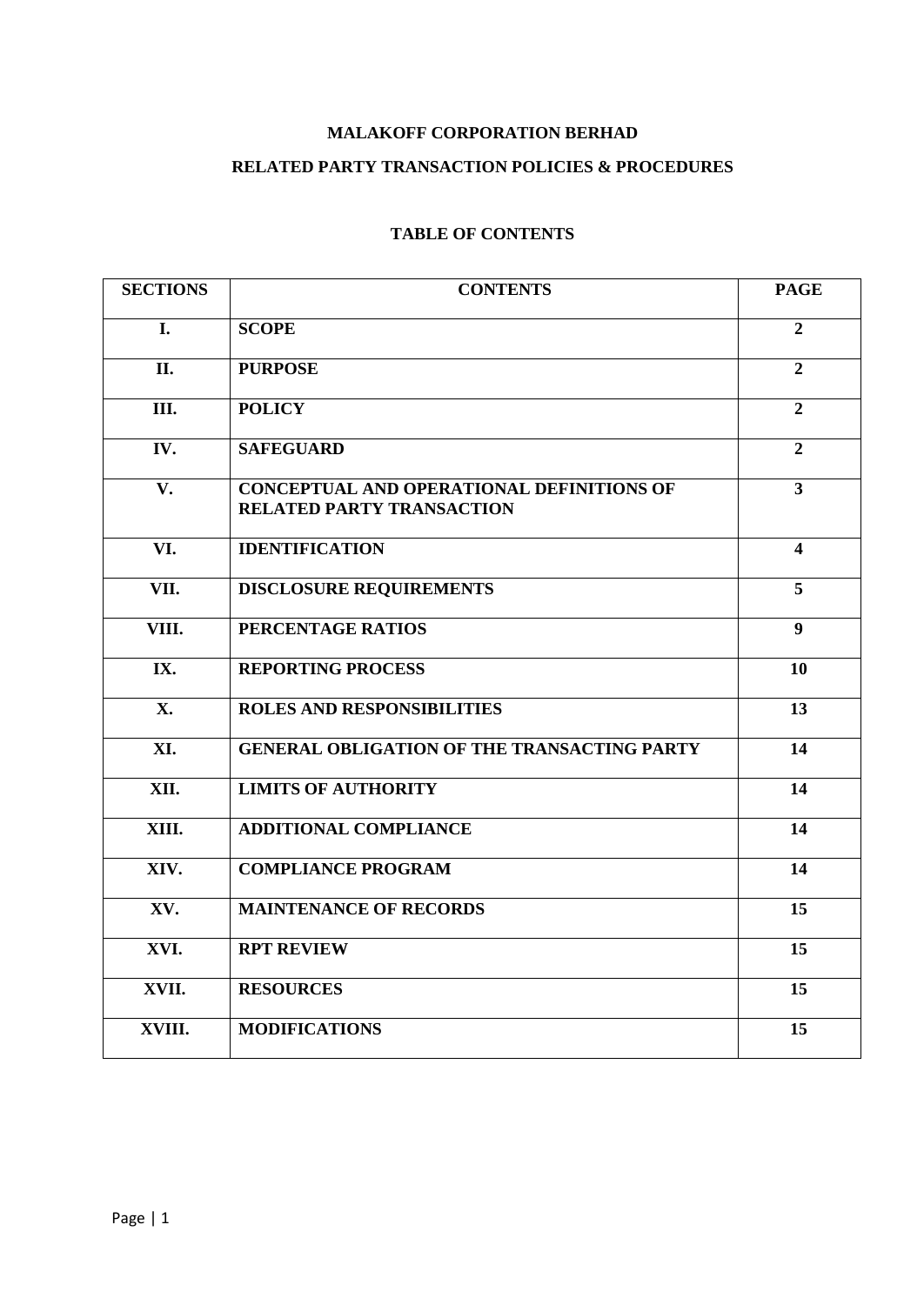## **RELATED PARTY TRANSACTION POLICIES AND PROCEDURES**

## **I. SCOPE**

This policy applies to all Malakoff Corporation Berhad Group's ("**MCB**" or "**the Company**") employees including part time, temporary and contract employees.

## **II. PURPOSE**

MCB is committed to the highest possible standards of ethical, moral and legal business conduct.

In line with this commitment and MCB's commitment to open communication, this policy aims to provide an avenue for employees to understand the policies and procedures that need to be adhered to in identifying and treating related party transactions ("**RPT**s") to ensure compliance with the Main Market Listing Requirements of Bursa Malaysia Securities Berhad ("**Listing Requirements**") and other applicable laws.

This policy outlines the framework and the processes for purposes of identifying, monitoring, evaluating, reporting and approving the RPTs and recurrent related party transactions ("**RRPTs**"). It also serves as a guide to the Audit Committee ("**AC**") and Board of Directors ("**Board**") of MCB in discharging its role, which is to provide oversight over RPTs and RRPTs within the MCB Group.

#### **III. POLICY**

The main features of this policy are:

- to specify the principles to be adopted in relation to the conduct of a RPT between the Company and/or its subsidiaries with a related party or parties;
- to provide guidance in the interpretation and application of those principles;
- to standardize the practices and procedures relating to the conduct of RPTs; and
- to specify the basis of proper disclosure of such RPTs.

It is the policy of the Company *not* to enter into any RPT unless:

- The AC of MCB reviews such transaction in accordance with the guidelines set forth herein; and
- The transaction is approved by the Board of Directors of MCB/subsidiaries (based on the Company's approved Limits of Authority).

## **IV. SAFEGUARD**

Whenever in doubt as to whether the proposed transaction is a RPT, employees are encouraged to contact the Corporate Secretarial Department or Legal Department (especially if it involves the drafting of agreement/contract for the proposed transaction).

Although a RPT may give rise to a conflict of interest, such a RPT is allowed under the law, provided that the RPT is entered into in the best interest of the Company and complies with the applicable laws.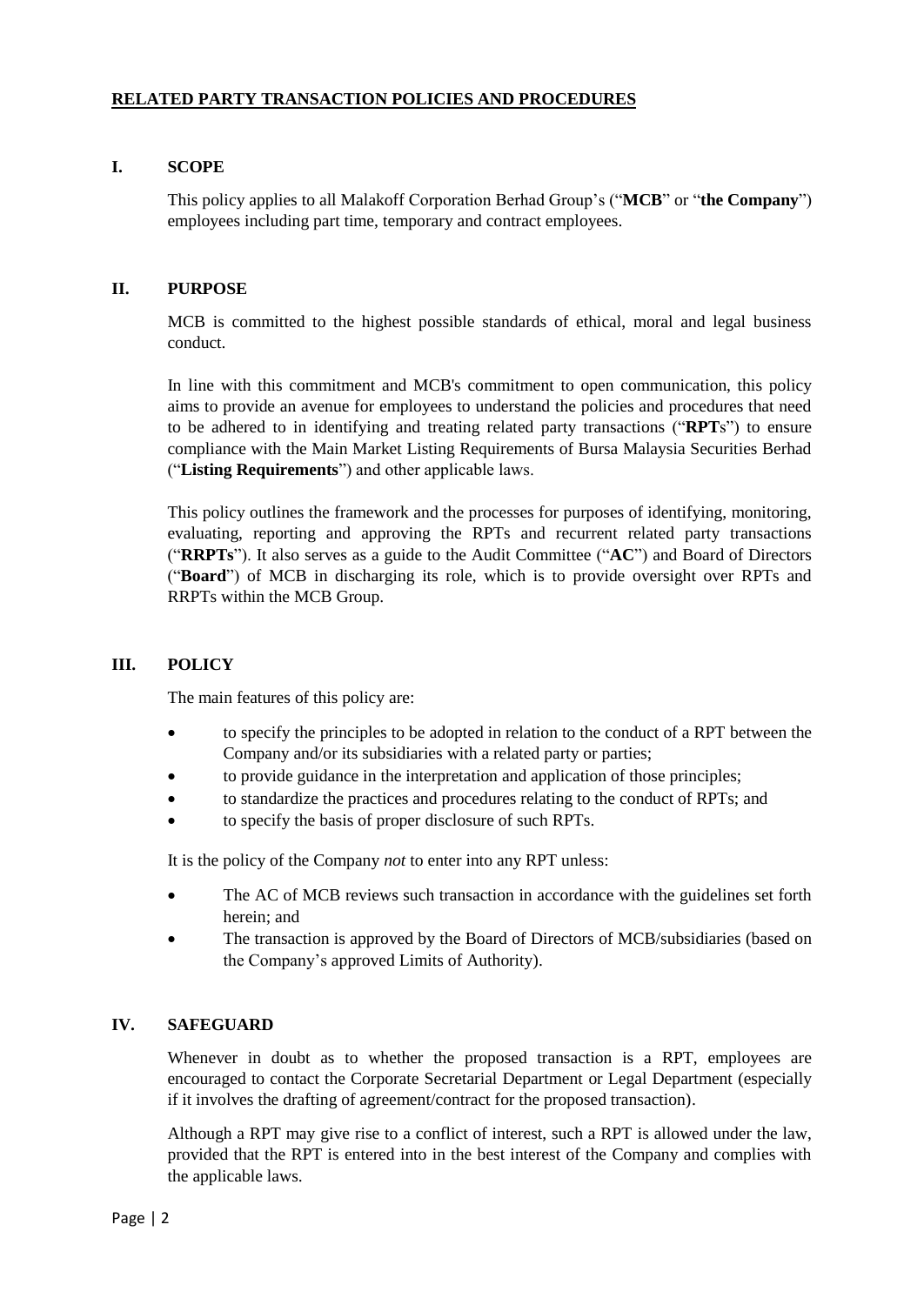In view of the sensitivity of a RPT, the transacting department/subsidiary should ensure that no preference is given to a related party prior to initiating the transaction. Where practicable, it may be appropriate for the transacting department/subsidiary to obtain an independent review of the RPT. In any event, there should be proper documentation relating to the basis under which the RPT was entered into.

## **V. CONCEPTUAL AND OPERATIONAL DEFINITIONS OF RELATED PARTY TRANSACTION**

This policy is not intended to provide for a comprehensive definition of all areas related to the subject matter based on the following reasons:

- (a) The actual definition of RPT and RRPT are contained in the Listing Requirements. Hence, their deliberation in total within this procedure will only be a replication of such definitions;
- (b) Re-writing the complete set of those definitions could result in alteration and interpretation of their actual meaning due to the absence of a complete discussion of their contextual setting; and
- (c) Frequent amendments to the Listing Requirements may render the RPT and RRPT deliberations as deliberated herein, obsolete within a short time span.

It is therefore recommended that each department/subsidiary which is directly involved in disclosing these RPTs and RRPTs to constantly refer to a copy of the relevant reference documents made available on the Company's intranet or circulated by the Corporate Secretarial Department from time to time.

The following are some of the main definitions provided by the Listing Requirements:

- (a) Related Party refers to "*a director, major shareholder or persons connected with such director or major shareholder*" (Reference: Chapters 1 and 10 of the Listing Requirements);
- (b) Related Party Transaction refers to "*a transaction entered into by the Company or its subsidiaries, which involves the interest, direct or indirect, of a related party*" where the disclosure requirement is governed by percentage ratio threshold as detailed out in Part VII. The computation of the percentage ratio is provided in Part VIII. (Reference: Chapters 1 and 10 of the Listing Requirements);
- (c) Recurrent Related Party Transaction refers to "*a related party transaction which is recurrent, of revenue or trading nature, which is necessary for day to day operations of the Company or its subsidiaries*". (Reference: Chapter 1 and Practice Note 12 of the Listing Requirements);
- (d) Transaction includes:
	- (i) the acquisition, disposal or leasing of assets;
	- (ii) the establishment of joint ventures;
	- (iii) the provision of financial assistance;
	- (iv) the provision or receipt of services; or
	- (v) any business transaction or arrangement entered into,

by the Company or its subsidiaries BUT excludes transaction entered into between the Company (or any of its wholly-owned subsidiaries) and its wholly-owned subsidiaries (Reference: Chapter 10 of the Listing Requirements);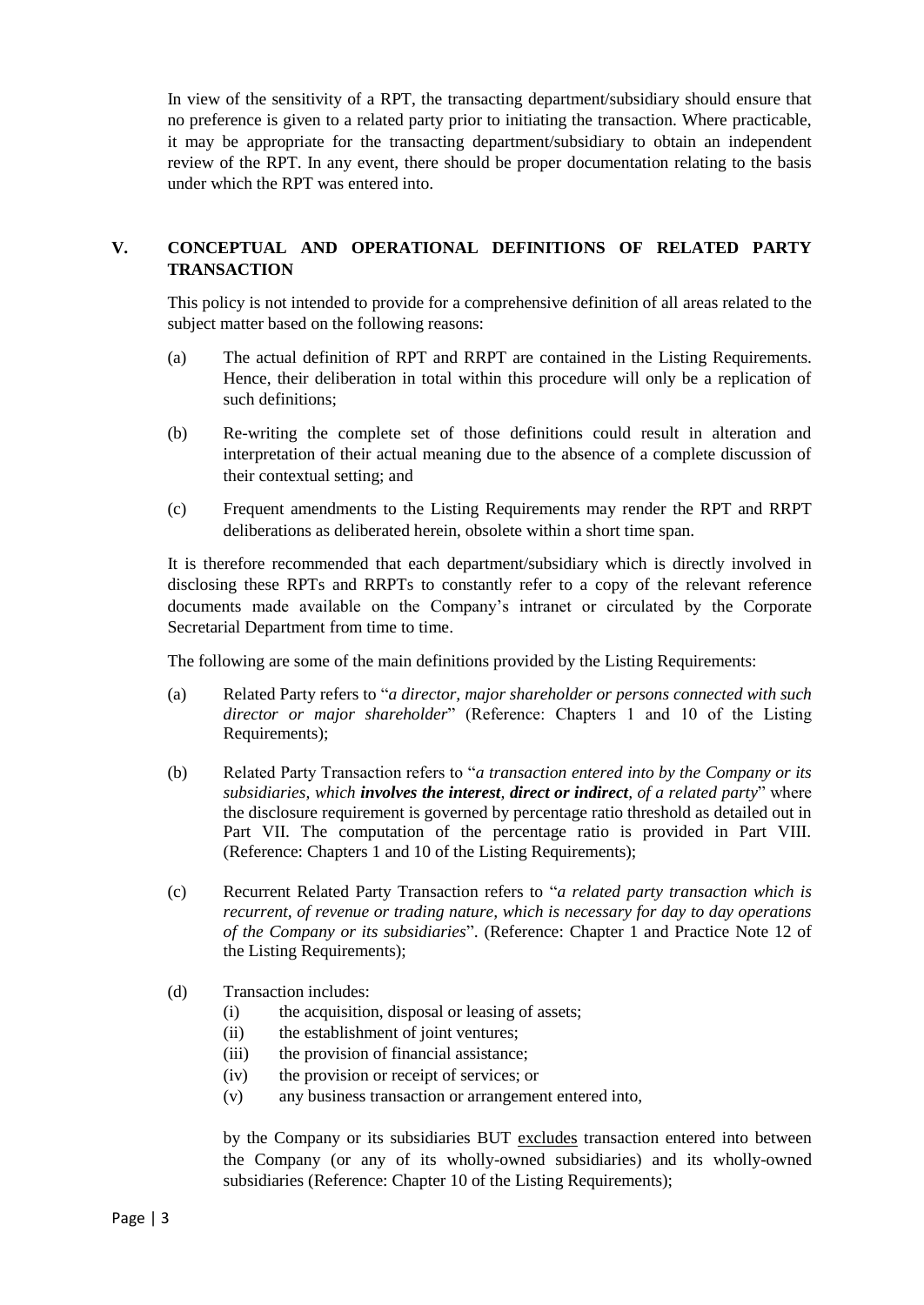- (e) Transaction not regarded as RPT and is exempted from any disclosure requirements is as prescribed in Part VII (2.0) (Reference: Chapter 10 of the Listing Requirements); and
- (f) Transactions which are not regarded as RRPTs and therefore are to be excluded from the Circular to Shareholders are as listed in Part VII (3.0) (Reference: Practice Note 12 of the Listing Requirements).

## **VI. IDENTIFICATION**

## List of Related Parties

The list of related parties (which is not exhaustive) will be kept by the Corporate Secretarial Department and made available on the Company's intranet or by circulation to the respective personnel as and when there are any changes.

As the list may change from time to time, the Corporate Secretarial Department shall update the subsidiaries/departments on the latest directors and major shareholders' interest on annual basis and as and when there are any changes to the list. All subsidiaries/departments are advised to fully understand and familiarize themselves with the list of related parties that may be considered as RPT or RRPT.

In the event that the proposed transaction is to be entered with any of the parties identified as a related party in the list of related parties, the proposed transaction shall be deemed a RPT, provided it fulfills the requirements stated in the Listing Requirements.

The relevant Head of Department or officer-in-charge of the Company/subsidiaries is required to report such transaction to the Corporate Secretarial Department.

The diagram below depicts the persons who are included in the definition of related party as per the Listing Requirements:-

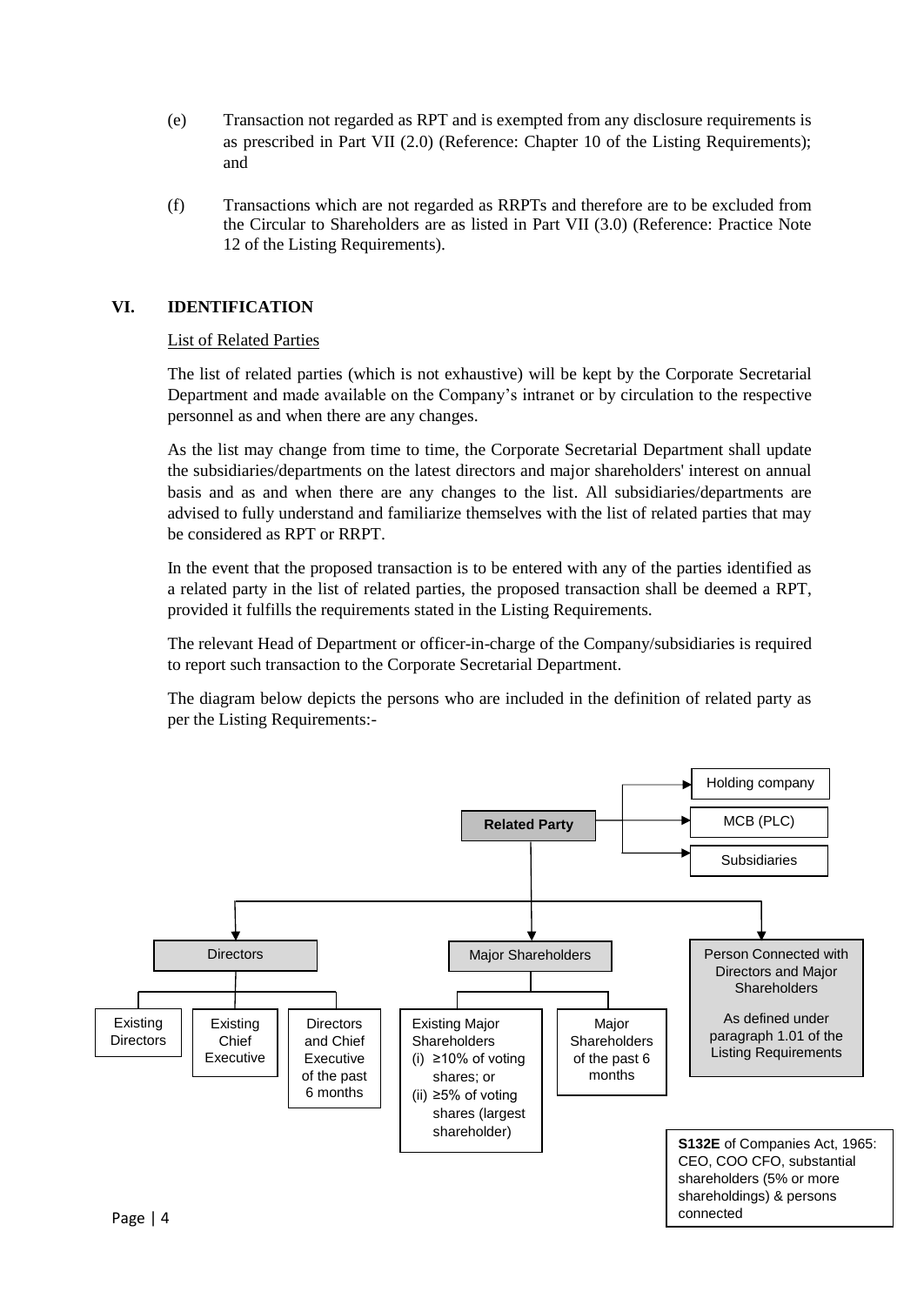#### **VII. DISCLOSURE REQUIREMENTS**

#### 1.0 Related Party Transaction ("**RPT**")

The disclosure requirements of RPT as prescribed by the Listing Requirements are governed by percentage ratio threshold. The computation of the percentage ratios is provided for in Part VIII. The disclosure requirements are as follows:

- MCB must make an immediate announcement to the Exchange, of a RPT, where the percentage ratio is **0.25% or more** after the terms of the transaction has been agreed upon provided that the value of the consideration of the transaction is more than RM500,000 and it is not recurrent in nature.
- **Additionally,** 
	- (i) If the percentage ratio for the RPT is **equal to or exceeds 5%**, the Company must:
		- (a) send a circular to the shareholders, whereby a compliance checklist will be submitted together with the draft circular to the Exchange for review prior to the issuance of circular to shareholders;
		- (b) obtain shareholder's approval of the transaction in a general meeting; and
		- (c) appoint an independent adviser approved by the Securities Commission ("**SC**").
	- (ii) If the percentage ratio for the RPT is **equal to or exceeds 25%**, the Company must in addition to (i) above appoint a main adviser, who is a Principal Adviser approved by the SC.

The Principal Adviser must undertake the following:

- (a) advise the Company whether such transaction is carried out on fair and reasonable terms and conditions and not to the detriment of minority shareholders of the Company;
- (b) ensure that such transaction complies with the relevant laws, regulations or guidelines, where applicable;
- (c) ensure full disclosure of all information required to be disclosed in the announcement and circular; and
- (d) confirm to the Bursa Malaysia Securities Berhad ("**Bursa Securities**") that it has discharged its responsibility with due care in regard to the transaction, after the transaction has been completed and all the necessary approvals have been obtained.
- MCB must also ensure that a director with interest, direct or indirect, must abstain from deliberation and voting on the relevant resolution in respect of the RPT at the Board meeting. In a general meeting to obtain shareholders' approval, a director or major shareholder with any interest, direct or indirect, or person connected to them must **not** vote on the resolution approving the transaction.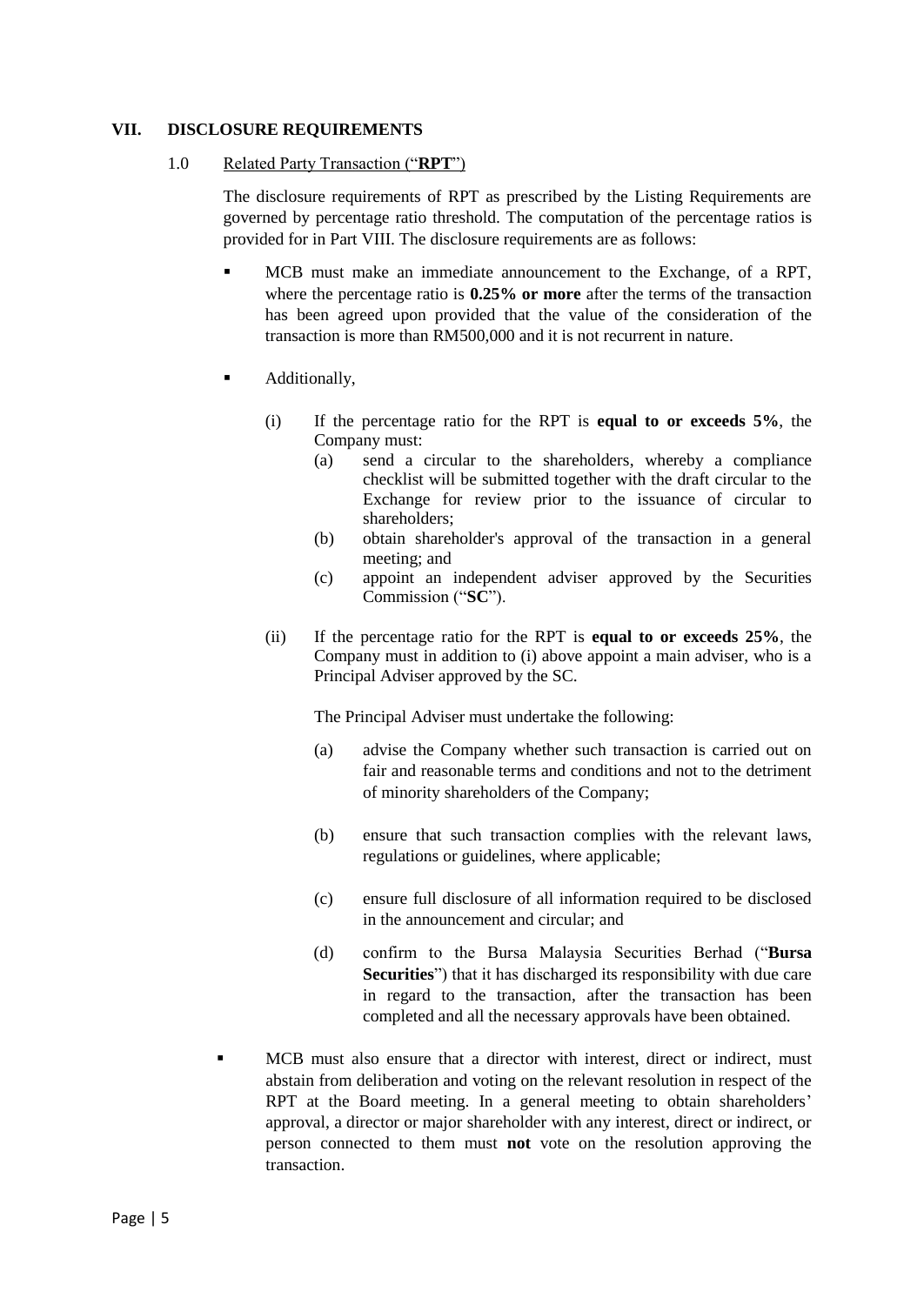- MCB must ensure that any vote of shareholders taken at the general meeting on the resolution approving the transaction is **taken on a poll**.
- RPT entered **by a subsidiary with another person** where the percentage ratio is **equal to or exceeds 5%,** and the only related party having an interest in such transaction is **not a related party to MCB**, **only immediate announcement is required**, subject to the following conditions:
	- (i) Board of directors of MCB approves the transaction before the terms of transaction are agreed upon;
	- (ii) That the transaction is fair and reasonable and is in the best interests of MCB.

When a RPT is involved, the Heads of Department or officers-in-charge of the subsidiaries are required to be mindful of the value of the contract/transaction. Where the transaction reaches certain threshold of the percentage ratios, MCB is required to comply with the obligations under the Listing Requirements as explained above.

The percentage ratios are calculated in accordance with formulas that are provided in the Listing Requirements (reproduced in Part VIII). The formula to be used would depend on the type of contract/transaction. At times, one transaction may involve calculation of the percentage ratios based on several of the formulas as stated in Part VIII. Therefore, all formulas must be tested as the relevant obligations under the Listing Requirements will be invoked if any one of the figures of the percentage ratios is met.

#### 2.0 Transactions not regarded as RPT

Certain specified transactions are **not** normally regarded as RPT under paragraph 10.08(11) of the Listing Requirements. Some of these include:

- (a) The payment of dividend, issue of securities by the Company or its subsidiaries by way of a bonus issue or for cash (subject to paragraph 6.06 of the Listing Requirements), grant of options, issuance of securities arising from the exercise of options under the Share Issuance Scheme, subdivision of shares, consolidation of shares, reduction in the par value of shares or subscription of securities on a pro rata basis;
- (b) A transaction between the Company or its subsidiaries and another person where there are no other interested relationships except for **common directorships** and the directors who have common directorships having shareholdings which is less than 5% other than via the Company. There is no other interest such as commission or other kinds of benefits received from the Company or any of its subsidiaries or the other person in relation to the said transaction;
- (c) An acquisition or disposal by the Company or its subsidiaries from or to a third party of an interest in another corporation, where the related party holds less than 10% in that other corporation other than via the Company;
- (d) The provision or receipt of financial assistance or services upon normal commercial terms and in the ordinary course of business by a licensed institution whose activities are regulated by written law and are subject to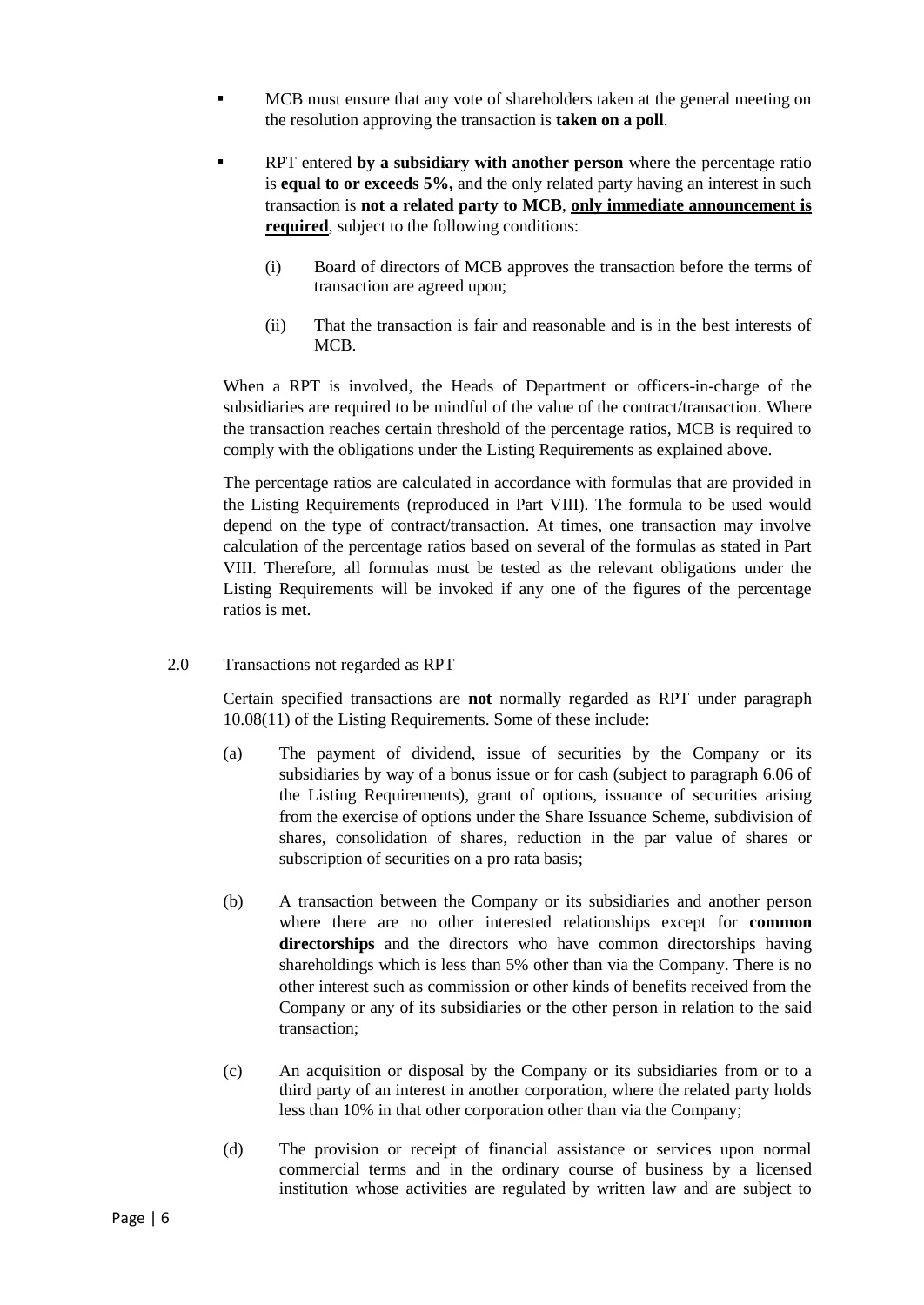supervision by Bank Negara Malaysia or an equivalent foreign regulatory authority as Bursa Malaysia deems appropriate;

- (e) Director's fees and remuneration, and employment remuneration;
- (f) A transaction between the Company or its subsidiaries, and another person for the provision or receipt of goods and services which are considered exempted transactions where:
	- (i) the goods or services are purchased, sold or rendered based on a nonnegotiable fixed price or rate which is published or publicly quoted;
	- (ii) all material terms including the prices or charges are applied consistently to all customers or classes of customers.

(the definition of goods, classes of customers and exempted transactions is as per the Listing Requirements).

- (g) The entry into or renewal of tenancy of properties of not more than three (3) years, the terms of which are supported by an independent valuation;
- (h) A contract that is awarded by or on behalf of the Government or State Government provided an immediate announcement of the same is made to Bursa Malaysia;
- (i) A contract that is awarded by way of public tender;
- (j) A transaction between the Company or any of its subsidiaries and another person which involves the sharing of services or facilities provided by one or more of such parties or other similar arrangements whereby the consideration merely involves reimbursement or sharing of costs in proportion to the utilisation of the services or facilities.

*Reference shall be made to the Listing Requirements for a complete list of the exempted transactions.*

#### 3.0 Recurrent Related Party Transaction ("**RRPT**")

Paragraph 10.09 of the Listing Requirements states that a Company with an issued and paid-up capital of RM60 million and above, must immediately announce a RRPT if:

- (a) the consideration, value of the assets, capital outlay or costs of the RRPT is RM1 million or more; or
- (b) the percentage ratio of the RRPT is 1% or more,

*whichever is the higher*.

Nevertheless, MCB may seek a **mandate** in respect of such RRPTs from the shareholders as long as the following conditions are met:

- (a) the transactions are in the ordinary course of business, on terms not more favourable to the related parties than those generally available to the public;
- (b) the shareholder mandate is subject to annual renewal and disclosure is made in the annual report in respect of the aggregate value of transactions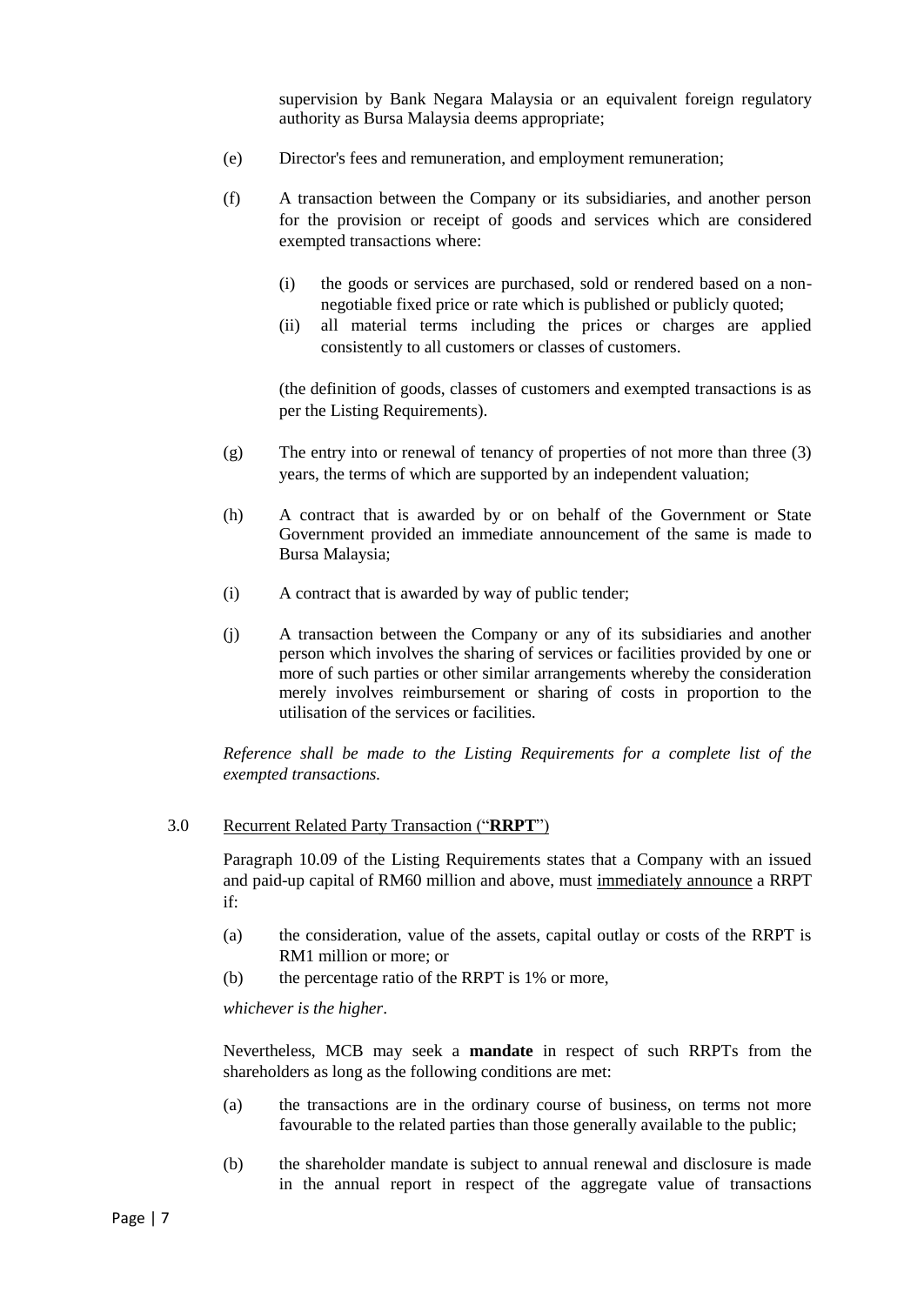conducted pursuant to the shareholder mandate during the financial year where the aggregate value is equal to or more than the prescribed threshold;

- (c) the circular to shareholders for the shareholders' mandate includes the information as prescribed by Bursa Securities. The draft circular must be submitted to Bursa Securities together with a checklist showing compliance with such information;
- (d) in a meeting to obtain the shareholder mandate, the interested director, interested major shareholder or interested person connected with a director or major shareholder; and where it involves the interest of an interested person connected with a director or major shareholder, such director or major shareholder and the interested person, must **not** vote on the resolutions approving the transactions. An interested director or interested major shareholder must ensure that persons connected to the interested director or interested major shareholder abstain from voting on the resolutions approving the transactions;
- (e) MCB must immediately announce to Bursa Malaysia when the actual value of the RRPT entered into by the MCB Group, exceeds the estimated value of the RRPT disclosed in the circular by 10% or more and must include the information as maybe prescribed by Bursa Malaysia in its announcement; and
- (f) where MCB has procured a shareholders' mandate, the provisions of Paragraph 10.08 on the RPT shall **not** apply.

The mandate will, if approved by the shareholders at the annual general meeting ("**AGM**"), be subject to annual renewal and shall continue to be in force until the conclusion of the next AGM of the Company. Thereafter, the said mandate will lapse, unless renewed.

MCB is required to disclose the aggregate value of the RRPTs conducted pursuant to the shareholders' mandate in the annual report, where a breakdown of the aggregate value of the RRPTs made during the financial year must be disclosed.

Some of the following transactions are *not* regarded as RRPTs and as such the shareholders' mandate does *not* apply:

- (a) the acquisition or disposal of land or land-based property except in the circumstances set out in paragraph 3.3(a) of the Practice Note 12;
- (b) the acquisition or disposal of vessels, air craft and plants;
- (c) the entry into a lease of:
	- (i) a property for a period exceeding three (3) years; or
	- (ii) such other assets,

which involve payments of rental or such consideration on a lump sum basis (i.e. other than on an equal pro-rated monthly or annual installments);

- (d) the provision of financial assistance pursuant to paragraph 8.23 of the Listing Requirements;
- (e) the acquisition or disposal of securities except in the circumstances set out in paragraph 3.3(b) of the Practice Note 12;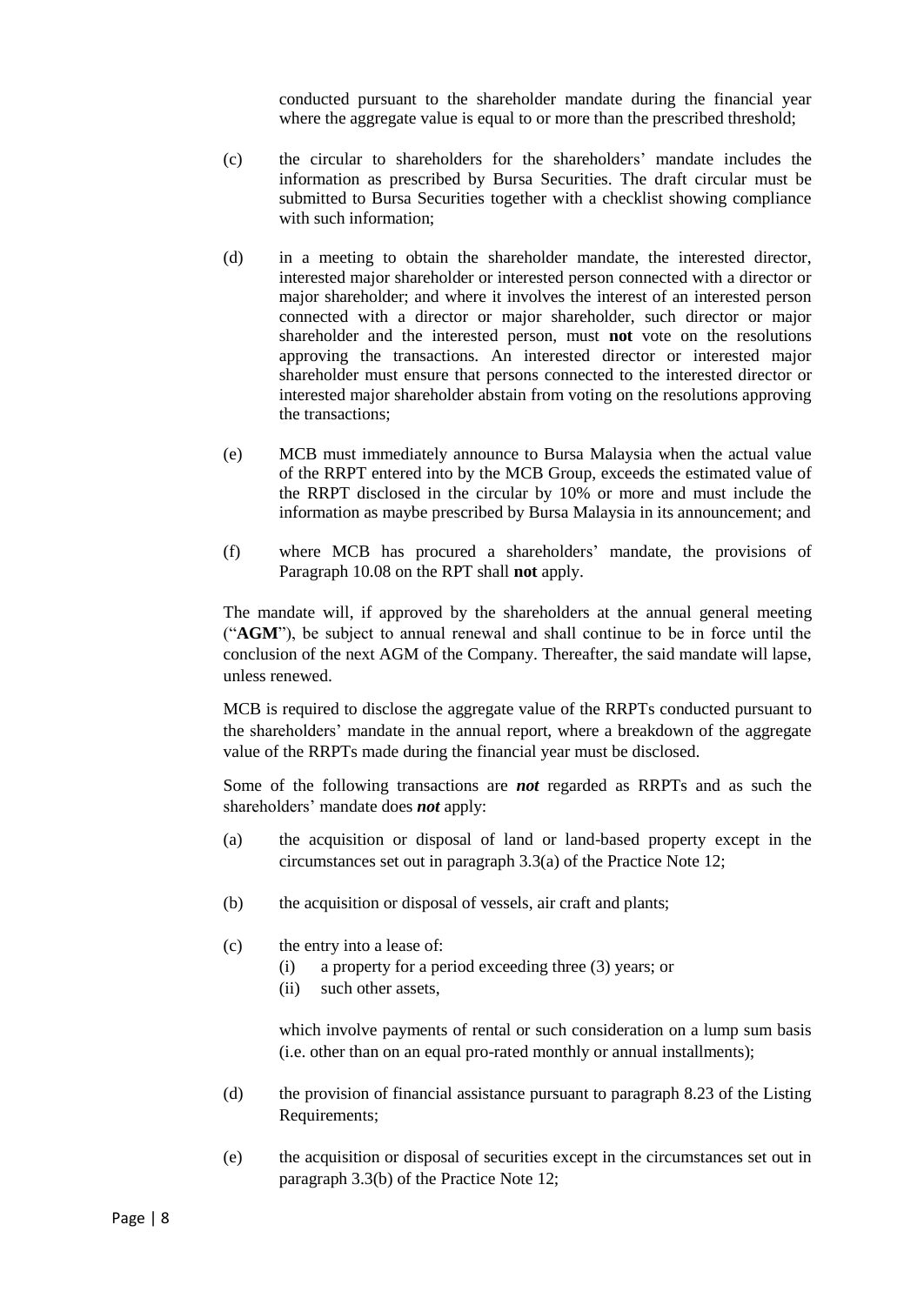- (f) the entry into joint ventures;
- (g) the grant or exercise of an option in relation to matters set out in subparagraph  $(a)$ ,  $(b)$ ,  $(c)$  and  $(e)$  herein; and
- (h) such other transactions as may be determined by Bursa Securities from time to time.

#### **VIII. PERCENTAGE RATIOS**

Percentage ratios mean the ratios used to determine the materiality of a RPT and are expressed as a percentage resulting from the following calculations (Reference: Chapter 10 of the Listing Requirements):

- 1. The Value of the Assets which are subject matter of the transactions Net Assets of the listed issuer
- 2. Net Profits of the assets which are subject matter of the transaction \_ Net Profits attributable to the owners of the listed issuer (before other comprehensive income of loss)
- 3. The Aggregate Value of the consideration given or received in relation to the transaction Net Assets of the listed issuer
- 4. The Equity Share Capital issued by the listed issuer as consideration for an acquisition Equity Share Capital Previously in Issue (excluding treasury shares)
- 5. The Aggregate Value of the Consideration given or received in relation to the transaction Market Value of all the Ordinary Shares of the listed issuer (excluding treasury shares)
- 6. The Total Assets which are the subject matter of the transaction Total Assets of the listed issuer
- 7. a) (In respect of joint ventures, business transactions or arrangements)

The Total Project Cost Attributable to the Listed Issuer Total Assets of the listed issuer

b) (In respect of the Joint Venture Corporation is incorporated as result of the joint venture)

The Total Equity Participation of the Listed Issuer in the joint venture corporation (based on the eventual issued capital of the joint venture corporation) Net Assets of the listed issuer

8. The Aggregate Original Cost of Investment of the subject matter of transaction Net Assets of the listed issuer

(in the case of a disposal and where the acquisition of the subject matter took place within 5 years)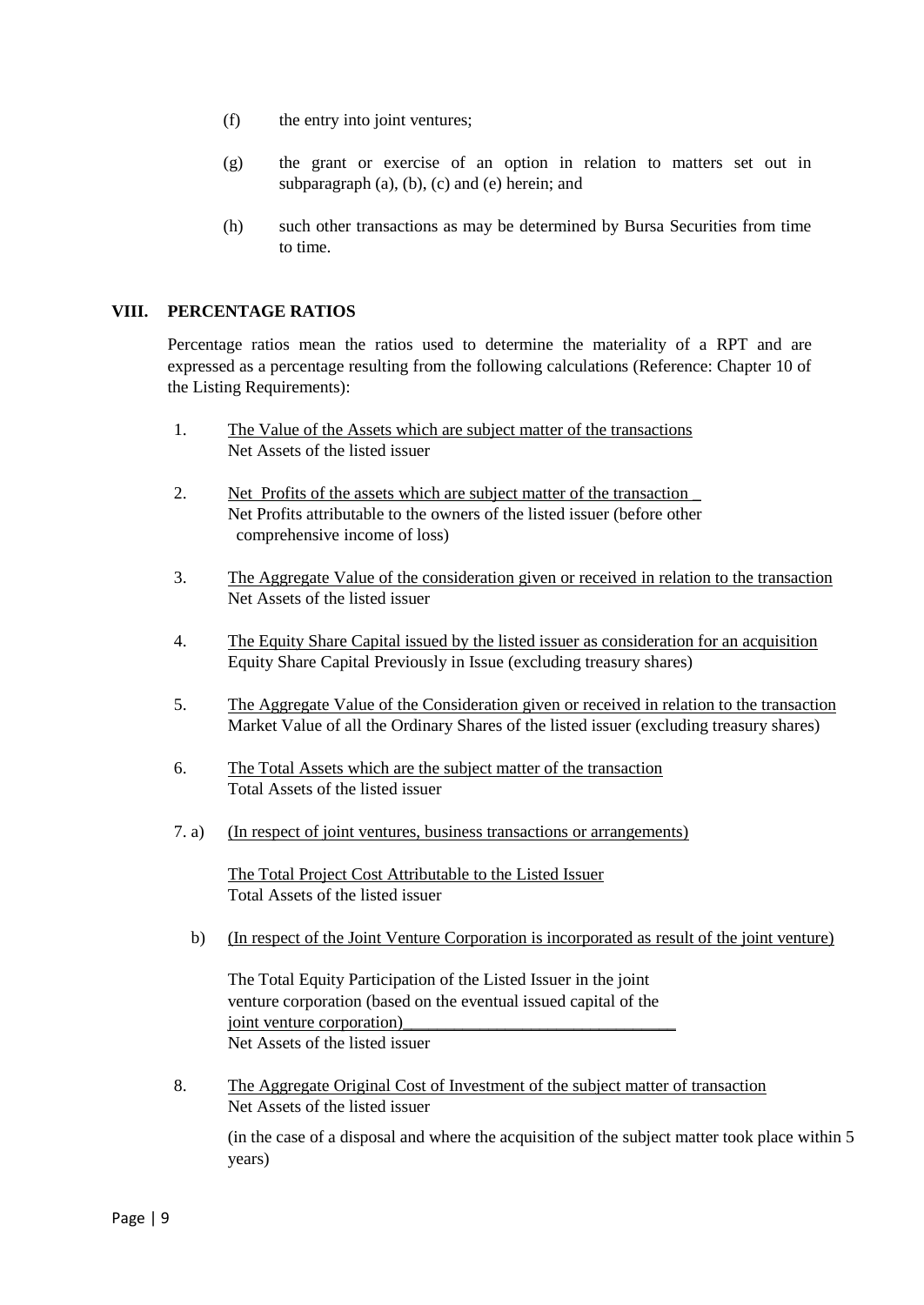### **IX. REPORTING PROCESS**

MCB has established a process for all RPTs and RRPTs reporting, given as follows:

- 1.0 RPT
	- (a) Before entering into a commercial contract/agreement/transaction, the originator/buyer must define and identify the RPT elements, and fill up a RPT contract requisite form if the RPT requires review of contract/agreement by Legal Department of MCB. The originator/buyer must declare the RPT within a reasonable time prior to entering into the transaction.

The vendors/customers transacting with the Group will also be requested to declare to MCB whether it is a RPT to the Group by completing and signing a declaration form provided by the Group Procurement Department or made available on the Company's intranet;

- (b) Provision of available details of the proposed commercial contract/agreement/ transaction and submission of the RPT Form to Legal Department and Corporate Secretarial Department of the Company;
- (c) Obtain verification from Corporate Secretarial Department and Legal Department of MCB, where necessary;
- (d) If it is RPT, prepare and review of draft contract/agreement by Legal Department;
- (e) If subsidiary does not have legal officer, preparation and review of contract/agreement will be carried out by Legal Department of MCB;
- (f) All RPTs must be reviewed by IA;
- (g) The originator/buyer to furnish the following to Corporate Secretarial Department of MCB:
	- Draft announcement
		- for contract value of 0.25% or more but less than 5% of the percentage ratio; or
		- for contract value less than 0.25% if voluntary announcement is required.

(the contract value must be more than RM500,000);

- Notify Corporate Secretarial Department if the percentage ratio is 5% or more for preparation of draft circular to obtain MCB shareholders' approval;
- Notify Corporate Secretarial Department if the percentage ratio is 25% or more for preparation of draft circular to obtain MCB shareholders' approval, appointment of independent and main advisors.
- (h) Seek clearance from MCB's AC by way of submission of necessary paper and supporting documents on the proposed transaction to MCB's AC for review on whether the terms and conditions of the RPT to be entered into are at arm's length, fair and not detrimental to the minority shareholders of MCB/subsidiaries;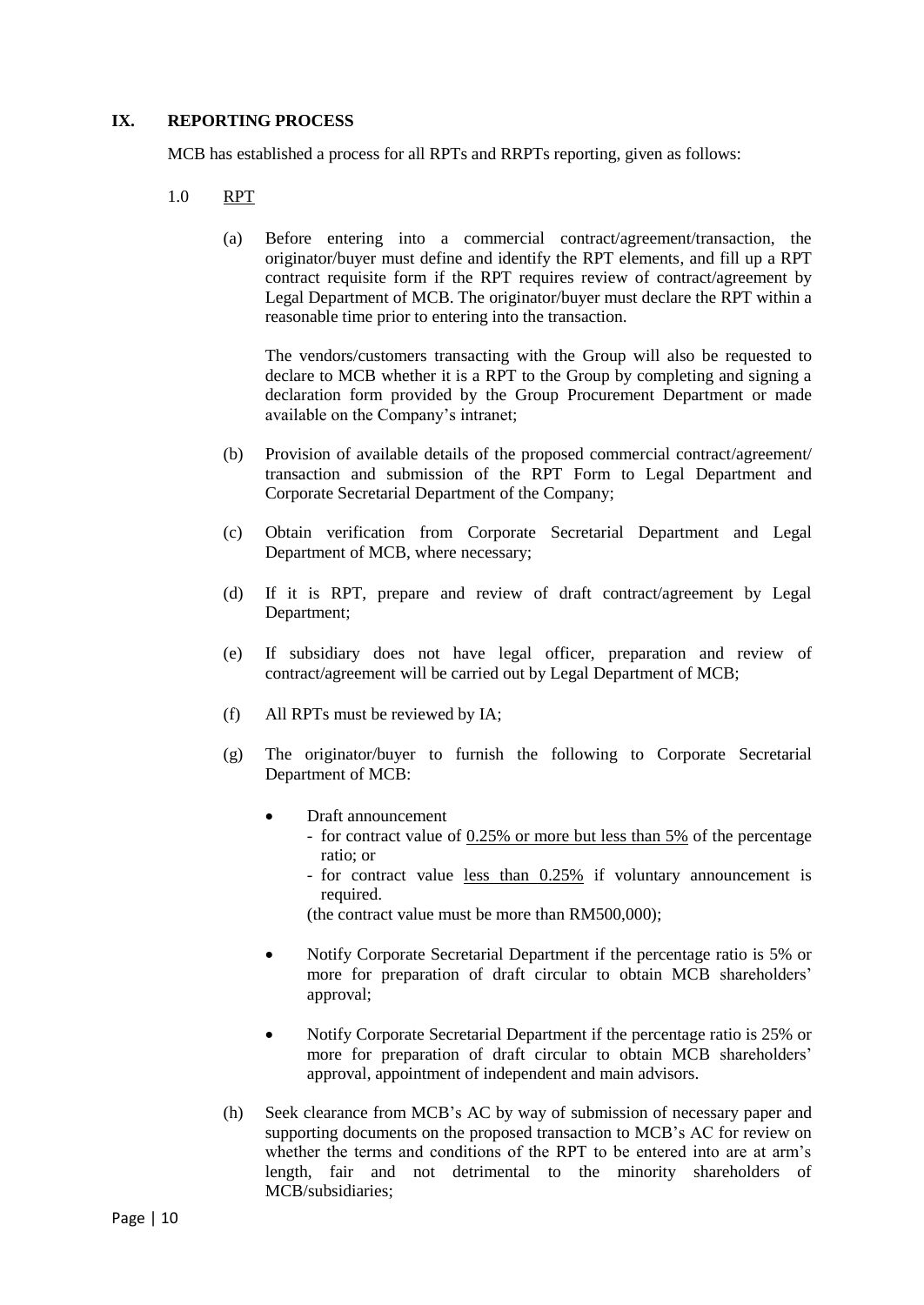- (i) Submit the RPTs requiring announcement under (g) above to the MCB Board for deliberation and approval on AC's recommendation (not required the MCB Board approval for RPTs with contract value less than 0.25% and no announcement will be made to Bursa Malaysia);
- (j) Seek the subsidiary's Board approval, where necessary, on the transaction to be entered into by the subsidiary with the related party;
- (k) Seek the MCB shareholders' approval for transaction with percentage ratios of 5% or more;
- (l) Completion and signing of agreement/contract by MCB/subsidiary;
- (m) Immediate announcement by Corporate Secretarial Department (where necessary) to Bursa Malaysia;
- (n) Update of RPT Register by Corporate Secretarial Department.

The process flow chart for reporting of RPTs by the Group is attached as **Appendix A**.

For an update to the AC on quarterly basis, the following steps will be observed:-

- (i) the relevant department/subsidiary is required to record the RRTs and provide information on RPTs transacted in the preceding 12 months and the expected RPTs for the next 12 months (if any) by completing a prescribed form provided by Corporate Secretarial Department and submitting the same within 15 days from the close of each quarter or any other timeline to be advised by time to time (where necessary); and
- (ii) the duly compiled quarterly update on RPTs of the MCB Group will be tabled and reviewed by the AC of MCB on quarterly basis for purpose of monitoring the thresholds prescribed under the Listing Requirements.

#### 2.0 RRPT

- (a) processes are the same as RPT reporting procedures under steps (a) to (e) above:
	- define and identify of RRPT elements;
	- provision of available details of the proposed commercial agreement/contract/transaction and submission of the RPT Form to Legal Department and Corporate Secretarial Department of MCB;
	- obtain verification from Legal Department and Corporate Secretarial Department of MCB;
	- prepare and review of draft agreement/contract by the Legal Department, if required;
	- if subsidiary does not have legal officer, preparation and review will be carried out by Legal Department of MCB;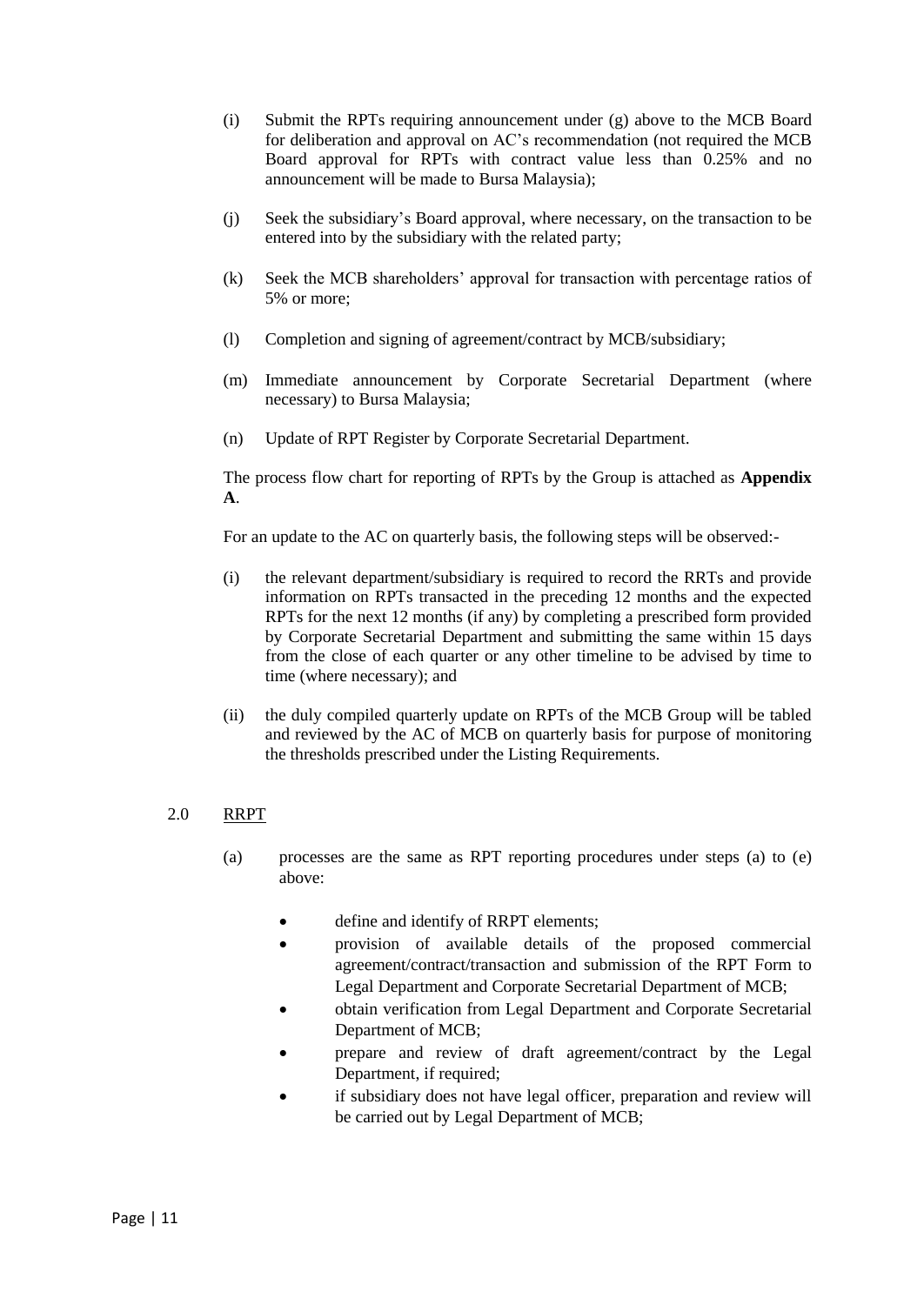### *(b) For RRPT with percentage ratio less than 1%*

- (i) the relevant department/subsidiary is required to record the RRPTs and provide information on RRPTs transacted in the preceding 12 months and the expected RRPTs for the next 12 months (if any) by completing a prescribed form provided by Corporate Secretarial Department and submitting the same within 15 days from the close of each quarter or any other timeline to be advised by time to time (where necessary);
- (ii) Corporate Secretarial Department of MCB will consolidate all RRPTs entered by the Group, and if the accumulated and potential RRPTs are likely to breach the relevant percentage ratio of 1%, MCB may consider obtaining a shareholders' mandate in respect of the RRPTs at a general meeting;
- (iii) the duly compiled quarterly update on RRPTs of the MCB Group will be tabled and reviewed by the AC of MCB on quarterly basis;
- (iv) the update on RRPTs of the MCB Group for the past 12 months will be compiled for IA's review annually, after fourth quarter of the year, or when required from time to time basis;
- (v) IA will report the RRPT updates to the AC of MCB for review on yearly basis or when required. IA is to review and report to the AC on whether the RRPTs entered into by the MCB Group were entered into at arm's length, fair and not detrimental to the minority shareholders of the Company; and
- (vi) the duly reviewed RRPT report by the AC will be furnished to Corporate Secretarial Department for updating the RRPT Register.
- *(c) For RRPT with percentage ratio of 1% or more but less than 5% (announcement to Bursa Malaysia is required)*
	- to follow steps stated under Part IX  $(2.0(a))$  and the subsequent processes are the same as the RPT reporting procedures under step (f) to (m) above:-
		- $\checkmark$  all RRPTs must be reviewed by IA;
		- $\checkmark$  the originator/buyer to furnish Corporate Secretarial Department of MCB draft announcement;
		- $\checkmark$  seek clearance from the AC of MCB:
		- $\checkmark$  seek approval from the Board of MCB and the subsidiary (if required);
		- $\checkmark$  completion and signing of agreement/contract by MCB/subsidiary;
		- $\checkmark$  immediate announcement by Corporate Secretarial Department of MCB to Bursa Malaysia;
		- $\checkmark$  update of RRPT Register by Corporate Secretarial Department and focal persons.
- *(d) For RRPT with percentage ratios of 5% or more (announcement to Bursa Malaysia and shareholders' approval are required)*
	- to follow steps stated under Part IX  $(2.0(a))$  above and the subsequent processes are the same as the RPT reporting procedures under step (f) to (m) above:-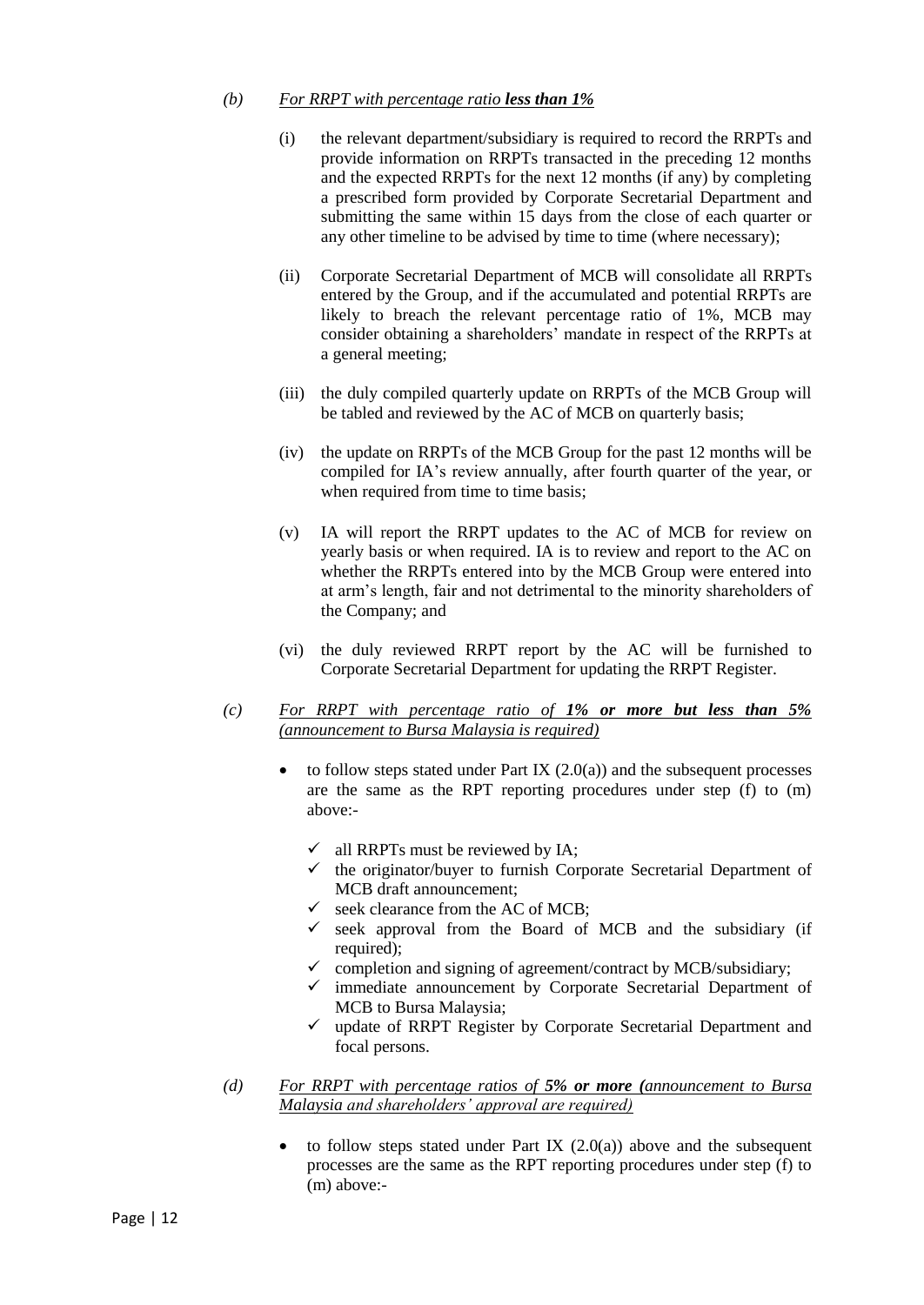- $\checkmark$  all RRPTs must be reviewed by IA;
- $\checkmark$  the originator/buyer to furnish Corporate Secretarial Department of MCB draft announcement and to notify Corporate Secretarial Department for the preparation of draft circular to obtain MCB shareholders' approval;
- $\checkmark$  seek clearance from the AC of MCB;
- $\checkmark$  seek approval from the Board of MCB and the subsidiary (if required);
- $\checkmark$  seek the MCB shareholders' approval for transaction with percentage ratios of 5% or more and make immediate announcement to Bursa Malaysia thereafter;
- $\checkmark$  completion and signing of agreement/contract by MCB/subsidiary;
- $\checkmark$  update of RRPT Register by Corporate Secretarial Department and focal persons.

The process flow chart for reporting of RRPTs by the Group is attached as **Appendix B**.

#### **X. ROLES AND RESPONSIBILITIES**

The roles and responsibilities of the respective departments/subsidiaries in providing the RPT/RRPT information are as follows:

- (a) Corporate Secretarial Department
	- (i) to provide the list of directors, major shareholders and persons connected with such directors or major shareholders to the Head of Departments/subsidiaries on periodic basis;
	- (ii) to update and advise the Head of Departments/subsidiaries of any new items and amendments to the Listing Requirements in relation to RPTs and RRPTs disclosure;
	- (iii) to advise and assist the Head of Departments/subsidiaries on compliance with the disclosure requirement of the Listing Requirements with respect to RPTs and RRPTs;
	- (iv) to coordinate on the preparation of circular to shareholders and relevant documents for obtaining the shareholders' mandate on the new RRPTs and/or their subsequent renewals.
- (b) Heads of Departments/Subsidiaries
	- (i) to identify the nature of each RPT/RRPT and their respective amount based on the non-exhaustive list of related parties provided by Corporate Secretarial Department;
	- (ii) to provide the IA with information of any RPT/RRPT that requires IA's review in accordance to Part IX of this policies and procedures;
	- (iii) to inform the Corporate Secretarial Department of any RPT/RRPT that requires immediate announcement to Bursa Malaysia;
	- (iv) to prepare the board paper on the RPT/RRPT for presentation to the AC and/or the Board, if required; and
	- (v) to provide the RPT/RRPT updates on a quarterly basis for review by AC of MCB.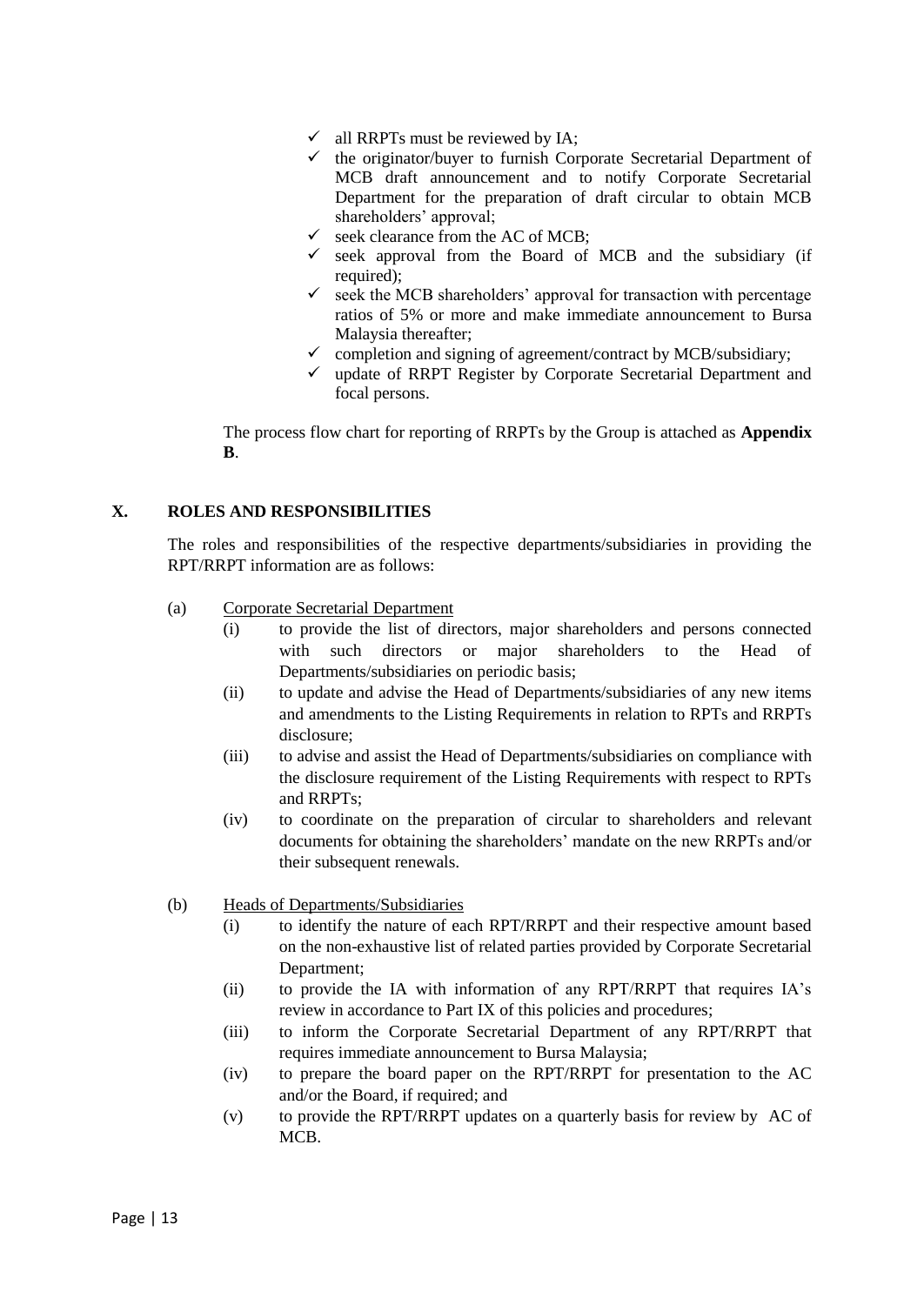## **XI. GENERAL OBLIGATION OF THE TRANSACTING PARTY**

The general obligation to act in the best interests of the Company means that the transacting department/subsidiary is required to ensure that the proposed transaction is conducted at arm's length and on a commercial basis or better.

In originating a report to the AC for review, the transacting company/subsidiary should disclose the following:

- appropriate documentation or records to justify the transaction;
- $\blacksquare$  the price/value of the transaction;
- rationale for the RPT; and
- any other terms and conditions upon which the RRPT was entered into.

The records must be similar to those maintained for transaction with non-related parties. A report by the IA Department or an independent party on the reasonableness of the terms would be required.

## **XII. LIMITS OF AUTHORITY (LOA)**

The LOA is a key component of internal control system of MCB. RPTs and RRPTs are subject to approval procedures and limits as stipulated under the LOA.

The transacting departments/subsidiaries are required to also adhere to the approval requirements under LOA in addition to the RPT or RRPT reporting and approval under this policy prior to entering into any RPT/RRPT.

#### **XIII. ADDITIONAL COMPLIANCE**

In the event the proposed transaction requires an immediate announcement to be made, the procedures set out in MCB's Corporate Disclosure Policies and Procedures ("**CDPP**") is to be adhered to.

In the event the proposed transaction requires additional compliance with the Listing Requirements, such as issuance of circular to shareholder or shareholders' approval, the matter shall be referred to the Corporate Secretarial Department.

## **XIV. COMPLIANCE PROGRAMS**

It is the responsibility of the organization to set up and maintain an effective compliance program to prevent and detect violations of RPT under the Listing Requirements and applicable laws. The compliance program should be tailored to the special circumstances of the business. The compliance program should have the following elements:-

- set standards and procedures that are reasonably capable of reducing the prospect of violations of this policy and applicable laws;
- assign overall responsibility for compliance to specific personnel;
- screen employees and agents, to prevent discretionary authority from being delegated to persons who have demonstrated insensitivity to the requirements of this policy and the laws it covers;
- facilitate the employees with educational and training programs that will enable employees to understand the basic requirements of this policy and applicable laws;